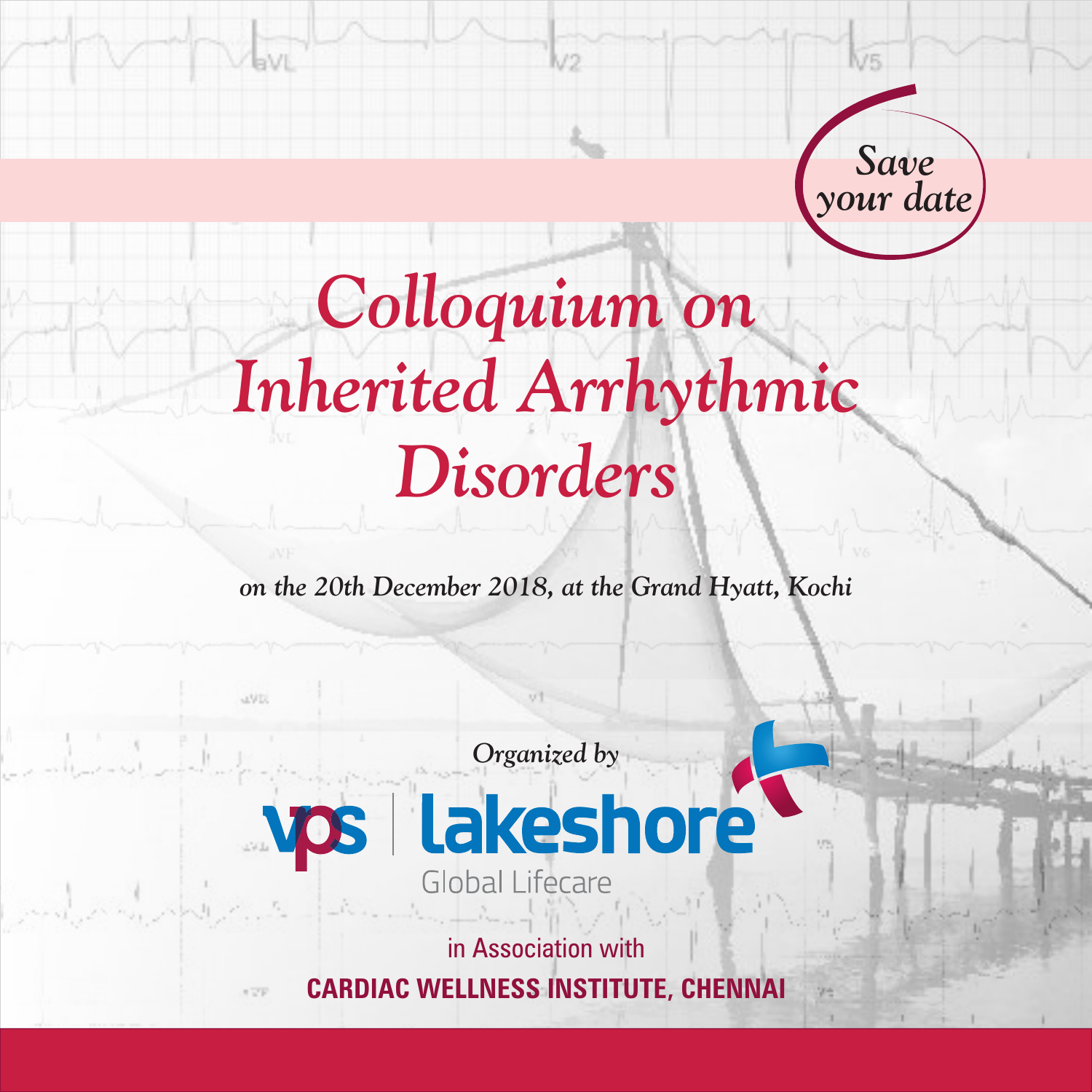#### Dear colleagues,

Greetings from VPS Lakeshore Heart institute, Kochi.

You will be more than in agreement that *inherited arrhythmic syndromes* / *channelopathies* have been sometimes challenging to deal with. There have been occasions when therapeutic decisions have been tough, especially when patients present with an intermediate picture. This entity also occupies a smaller part in the Electrophysiology practice and sometimes it intrigues you, when you are at ease in other areas of the field.

A day long colloquium, dedicated to *inherited arrhythmic syndrome*s with internationally acclaimed experts in this domain is most desirable. **The VPS Lakeshore Heart Institute** considers it a privilege to organize this colloquium. We are honored to have with us **Prof Arthur Wilde & Prof Minoru Horie** to be a part and lead the colloquium.

We welcome you to Kochi and look forward to your participation.

a Utra

*Dr. P R Bhima Shankar* Consultant Cardiologist & Electrophysiologist

*Dr. Anand Kumar V* Consultant Interventional Cardiologist &

*Dr. Cibi Issac* Consultant Interventional Cardiologist

*Dr Venkateshwaran* Consultant Paediatric Cardiologist.

along with

*Dr. Priya Chockalingam,*  Cardiac Wellness Institute

#### *International Faculty*  $u +$



HRS/EHRA/APHRS Expert Consensus Statement on the Diagnosis and Management of Patients with Inherited Primary **Arrhythmia Syndromes** 

Silvia G. Priori, MD, PhD, (HRS Chairperson)<sup>1</sup>, Arthur A. Wilde, MD, PhD, (EHRA Chairperson)<sup>2</sup> Minoru Horie, MD, PhD, (APHRS Chairperson)<sup>3</sup>, Yongkeun Cho, MD, PhD, (APHRS Chairperson)<sup>4</sup>, Elijah R. Behr, MA, MBBS, MD, FRCP<sup>5</sup>, Charles Berul, MD, FHRS, CCDS<sup>6</sup>, Nico Blom, MD, PhD<sup>7</sup>

(Heart Rhythm 2013) **PROF. DR. ARTHUR A. WILDE PROF. DR. MINORU HORIE Professor of Cardiology, Professor of Cardiology,**  University of Amsterdam, Netherlands<sup>per</sup>, Gordon Tomaselli, MD, HHKS<sup>227</sup>, Cynthia **Shiga University of Medical Sciences, Japan**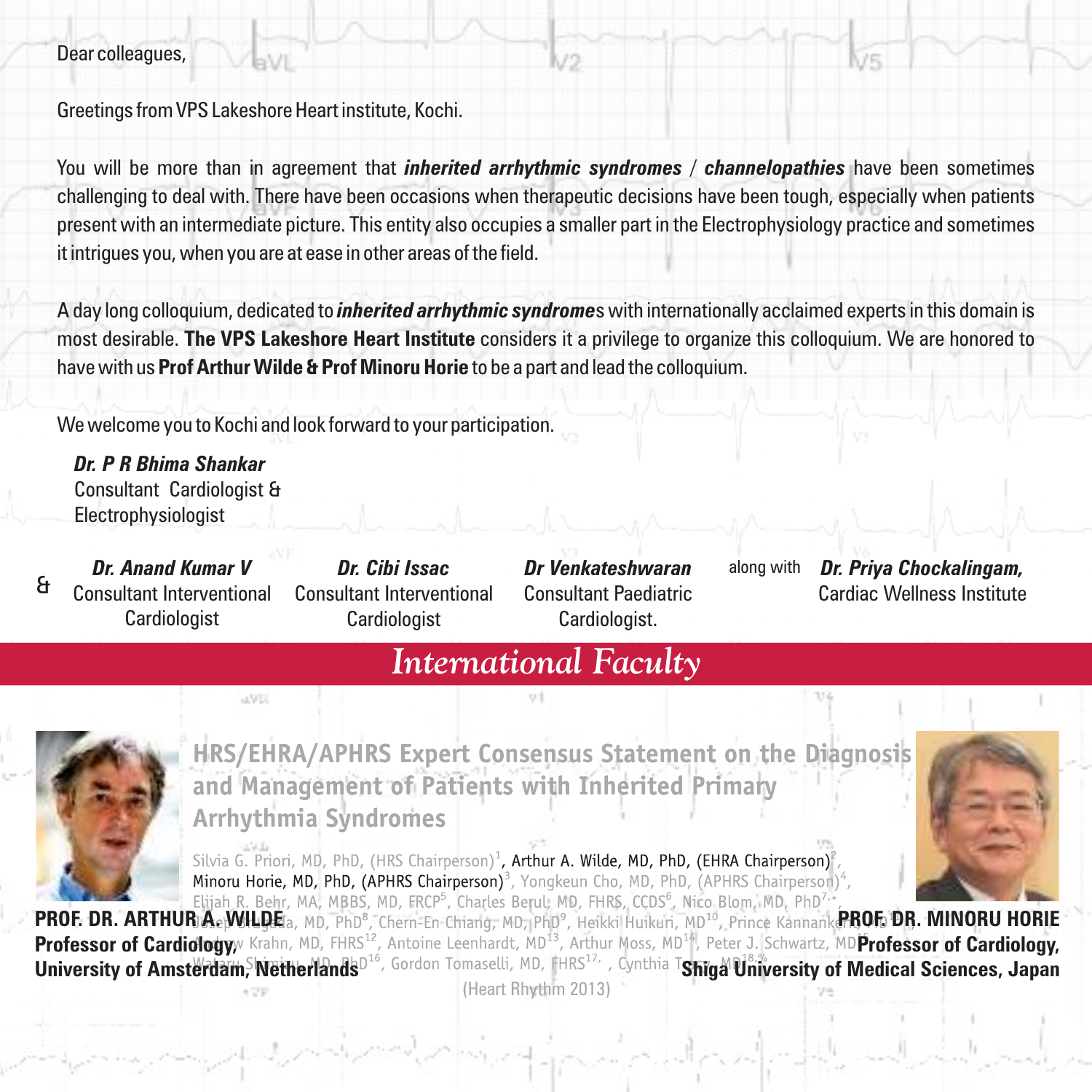### *Tentative agenda*

#### **Session I : - Long QT Syndrome**

Case vignette

- 1. Congenital long QT; Diagnosis & Risk stratification.
- 2. Genetic analysis and purgatory ; when & how do we interpret?
- 3. Debate: Primary therapy for high risk long QT should be an ICD.
- 4. Role of LCSD / Which Betablocker in long QT?

#### **Session II : - Short QT Syndrome / ER Syndrome**

Case vignette

1. Short QT ; How short is too short?

2. Genetic Basis ,Clinical presentation, & Management of short QT syndrome.

3. ERS - Prevalence, Genetic basis & Arrhythmia Risk.

4. Prognostic variable of ERS & Therapy.

#### **Session III** – **Brugada Sydrome**

Case vignette

1. Brugada pattern - How do we manage?

2. EP Study : Does it have a role? / Pharmacological testing: Is it specific?

3. Management of 'Storm' in Brugada.

4. Ablation / ICD - when? How ?

#### **Session IV– CPVT / Idiopathic VF**

#### Case vignette

1. Is Lethality of CPVT variable ?

2. Flecanide in CPVT - In combination with betablocker?

- 3. Idiopathic VF : Ominous VS Innocuous VPC
- 4. Overlap syndromes